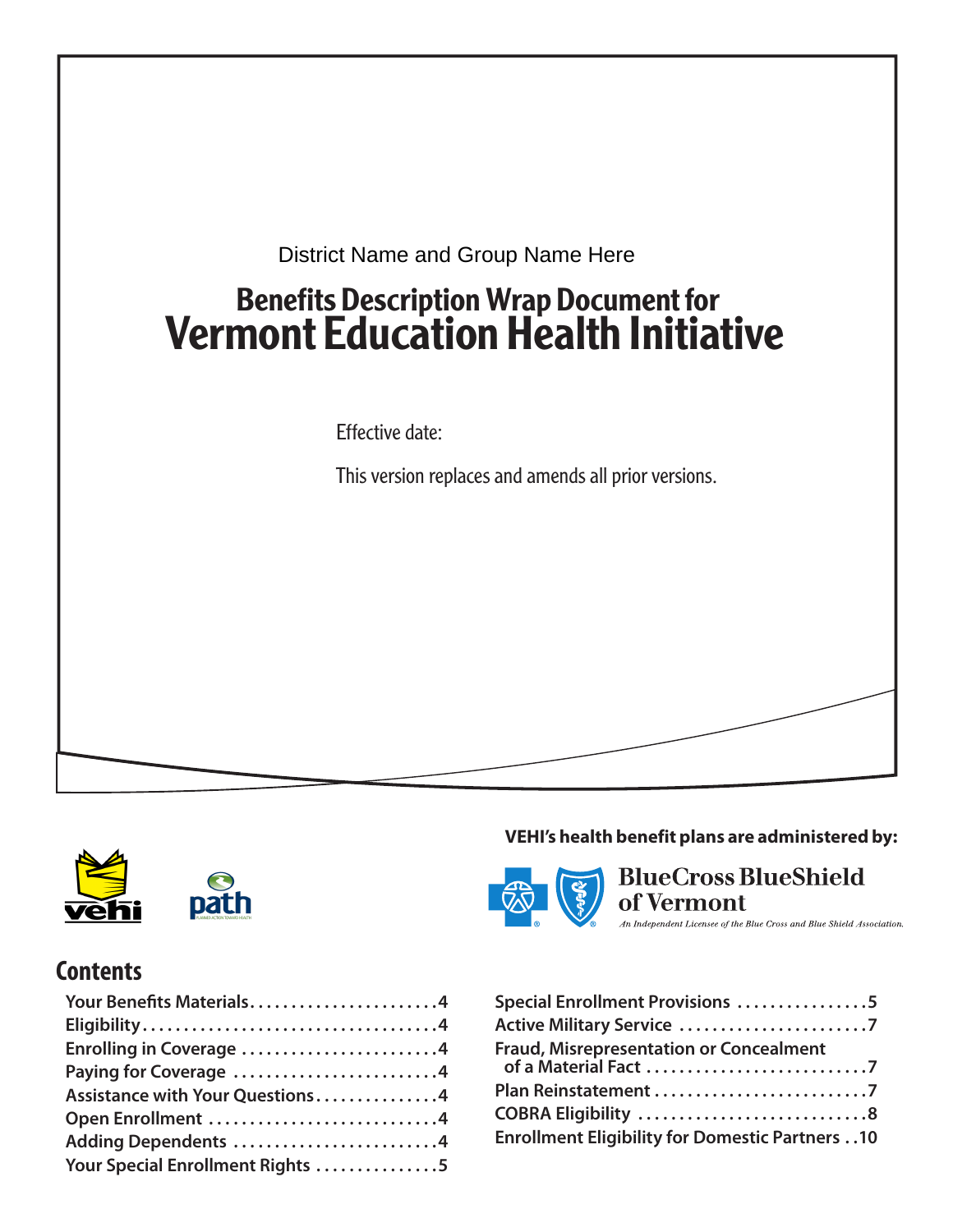### **Benefits Description Wrap Document**

| <b>EMPLOYER:</b>                                                                                                                                                               | <b>EMPLOYER EIN:</b>                                                                                                                                                                                                                                                              |  |  |
|--------------------------------------------------------------------------------------------------------------------------------------------------------------------------------|-----------------------------------------------------------------------------------------------------------------------------------------------------------------------------------------------------------------------------------------------------------------------------------|--|--|
| <b>DESIGNATED GROUP BENEFITS MANAGER:</b>                                                                                                                                      | <b>GROUP NUMBER:</b>                                                                                                                                                                                                                                                              |  |  |
| <b>TYPE OF PLAN:</b><br>Exclusive Provider Organization Plan (PCP)                                                                                                             | <b>SELF-FUNDED PLAN:</b> The Plan is a non-insured,<br>self-funded health benefits plan. The benefits payable,<br>and other costs of the plan, are financed by contributions<br>made by enrolled employees and/or member employers<br>to the Vermont Education Health Initiative. |  |  |
| If checked, this plan is maintained pursuant to a collective bargaining agreement. You may<br>obtain and examine a copy of this agreement, by contacting your school district. |                                                                                                                                                                                                                                                                                   |  |  |
| NAME OF BARGAINING UNIT (IF APPLICABLE, PLEASE NOTE EACH COLLECTIVE BARGAINING UNIT RE-<br><b>QUIRES A SEPARATE WRAP DOCUMENT):</b>                                            |                                                                                                                                                                                                                                                                                   |  |  |
|                                                                                                                                                                                |                                                                                                                                                                                                                                                                                   |  |  |
| <b>OPEN-ENROLLMENT PERIOD:</b> (For example, October<br>15-November 15)                                                                                                        | <b>PLAN YEAR:</b> (The year during which the plan deductibles,<br>out-of-pocket maximum benefit and certain benefit limita-<br>tions apply)                                                                                                                                       |  |  |
|                                                                                                                                                                                | Calendar year: January 1-December 31                                                                                                                                                                                                                                              |  |  |

**DOMESTIC PARTNERS:**

If checked, domestic partners are eligible for

coverage. Required for public school employees as of 1/1/2021. Certification is required. Contact your Group Benefits Manager for more information.

**SECTION 125 YEAR/BENEFIT EFFECTIVE DATE:** 

| January |  |
|---------|--|
| July 1  |  |

Other:

ELIGIBILITY: TO BE ELIGIBLE FOR COVERAGE YOU MUST WORK AT LEAST \_\_\_\_\_\_\_\_\_HOURS PER WEEK.\*

\*Please note employees must work a minimum of 17.5 hours per week under VEHI rules. There may be additional state or Federal laws limiting employer eligibility requirements.

**WAITING PERIOD\*\*** *You are eligible for coverage after you complete the following:* 

\*\*Please note any waiting period cannot exceed state or Federal law. Generally, VEHI does not allow mid-month changes, except in the case of some special enrollment opportunities. Enrollment takes place on the first of the month. Contact VEHI for more information.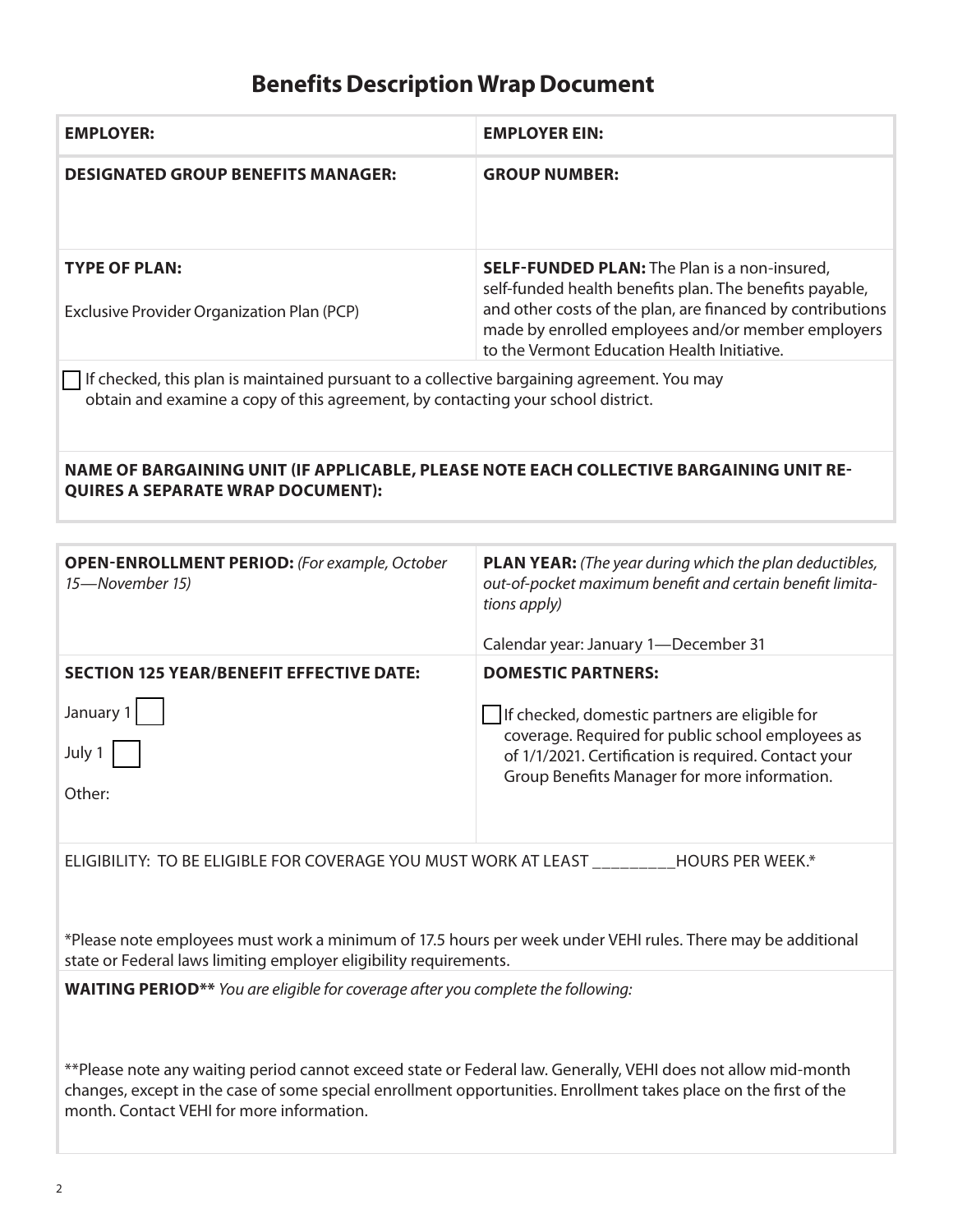| YOUR MONTHLY PREMIUM CONTRIBUTION TO THE COST OF THIS PLAN (based on 1.0 FTE): |                                                                             |  |
|--------------------------------------------------------------------------------|-----------------------------------------------------------------------------|--|
| PLATINUM:                                                                      | <b>GOLD</b>                                                                 |  |
| INDIVIDUAL:                                                                    | <b>INDIVIDUAL:</b>                                                          |  |
| TWO-PERSON:                                                                    | TWO-PERSON:                                                                 |  |
| PARENT AND CHILD(REN):                                                         | PARENT AND CHILD(REN):                                                      |  |
| <b>FAMILY:</b>                                                                 | <b>FAMILY:</b>                                                              |  |
|                                                                                |                                                                             |  |
|                                                                                |                                                                             |  |
| <b>GOLD CDHP</b>                                                               | <b>SILVER CDHP</b>                                                          |  |
| INDIVIDUAL:                                                                    | INDIVIDUAL:                                                                 |  |
| TWO-PERSON:                                                                    | TWO-PERSON:                                                                 |  |
| PARENT AND CHILD(REN):                                                         | PARENT AND CHILD(REN):                                                      |  |
| <b>FAMILY:</b>                                                                 | <b>FAMILY:</b>                                                              |  |
|                                                                                |                                                                             |  |
| <b>PLAN ORGANIZER:</b>                                                         | <b>CONTRACT ADMINISTRATOR:</b>                                              |  |
| Vermont Education Health Initiative (VEHI)                                     | Blue Cross and Blue Shield of Vermont (BCBSVT)                              |  |
|                                                                                |                                                                             |  |
| <b>ADDRESS AND CONTACT INFORMATION OF PLAN</b><br><b>ORGANIZER:</b>            | <b>ADDRESS AND CONTACT INFORMATION OF</b><br><b>CONTRACT ADMINISTRATOR:</b> |  |
| 52 Pike Drive                                                                  | 445 Industrial Lane                                                         |  |
| Berlin, Vermont 05602                                                          | Berlin, Vermont 05602                                                       |  |
| (802) 223-5040                                                                 | (800) 247-2583                                                              |  |
| <b>AGENT AND ADDRESS FOR SERVICE OF LEGAL PROCESS:</b>                         |                                                                             |  |
| <b>VEHI</b>                                                                    |                                                                             |  |
| 52 Pike Drive                                                                  |                                                                             |  |
| Berlin, Vermont 05602                                                          |                                                                             |  |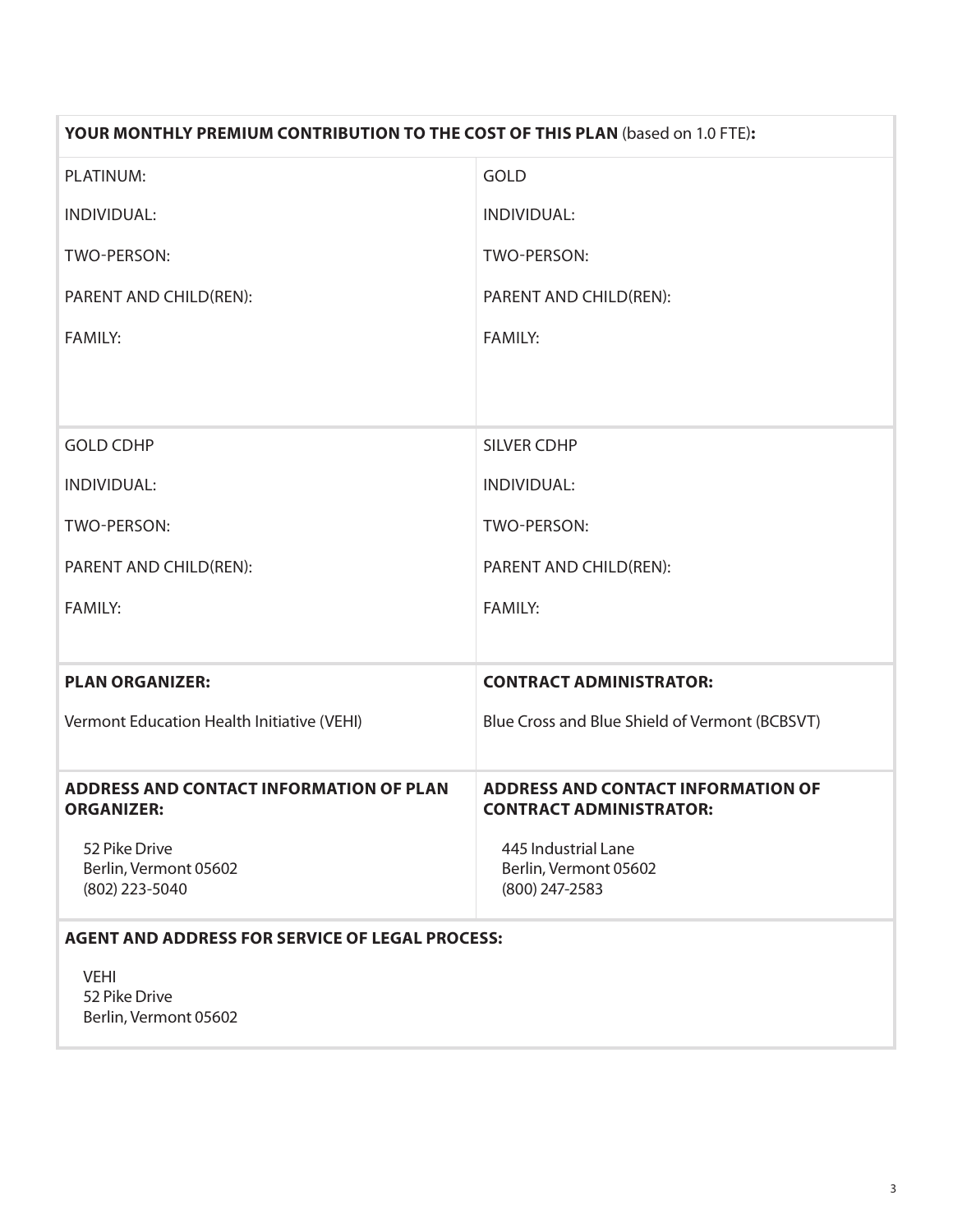# **Eligibility and Enrollment**

## **Your Benefits Materials**

Your benefits materials include your:

- **Benefit Description**
- **ID** card; and
- Outline of Coverage.

You may receive these documents electronically or on paper. You may request copies at any time without cost to you from your Group Benefits Manager.

## **Eligibility**

You are eligible to participate in this Plan if you are an active full-time or part-time employee working the minimum number of required hours to be eligible for coverage. Your employer, through the Plan Organizer, is responsible for ensuring you are eligible to enroll.

For an active employee to be eligible for coverage, you work a minimum of 17.5 hours per week during the school year.

- You may add or remove Dependents from your Plan under the conditions noted in this document. To do this, contact your Group Benefits Manager.
- You must cover either all or none of your Dependents who are eligible under your Plan, unless otherwise ordered by a court of law.
- Remember, when you add or remove Dependents, your coverage tier (individual, two-person, parent and child(ren) or family) may change.

## **Enrolling in Coverage**

If you decide to not enroll in coverage when you first become eligible, you or your eligible family members may have to wait until the next Open Enrollment period (explained later) to enroll.

There are also circumstances where you may become eligible under Special Enrollment criteria, or because you experience a change in status, as allowed under your employer's Section 125 plan rules. Please refer to your Group Benefits Manager for more information about a change in status.

If you elect to participate in your employer's health benefit plan, your contribution will be deducted on a pre-tax basis.

If your coverage continues during a period when you are not actively working, such as an unpaid leave of absence or furlough, you must make arrangements with your employer to make your monthly payments.

## **Paying for Coverage**

Your monthly premium contribution is based on the health benefit plan you choose and coverage tier level (individual, two-person, parent child(ren) or family) you elect.

The amount you contribute may change, and changes will be announced prior to your annual Open Enrollment period.

## **Assistance with Your Questions**

If you have questions or comments regarding the Plan's administration, contact your Group Benefits Manager or call BCBSVT's customer service team at the number on the back of your ID card.

## **Open Enrollment**

Your employer has an Open Enrollment period. You may make changes to your existing Plan during the Open Enrollment period.

Your Open Enrollment period, and benefit effective dates, appear on page 1 of this document. Any changes you make during Open Enrollment become effective on the first day of your employer's Section 125 plan year, which is also appears on page 1.

Outside of the Open Enrollment period, you may only make changes if you, or an eligible dependent are entitled to a Special Enrollment, or if you or an eligible dependent experience a change in status under your employer's Section 125 plan. Please note there may be other qualifying events not listed in this document. Please check with your employer's Section 125 plan.

## **Adding Dependents**

You may add or remove Dependents from your Coverage under the conditions noted in this document.

To do this, you must contact your Group Benefits Manager. Remember, when you add or remove Dependents, your coverage tier (individual, twoperson, parent and child(ren) or family) may change.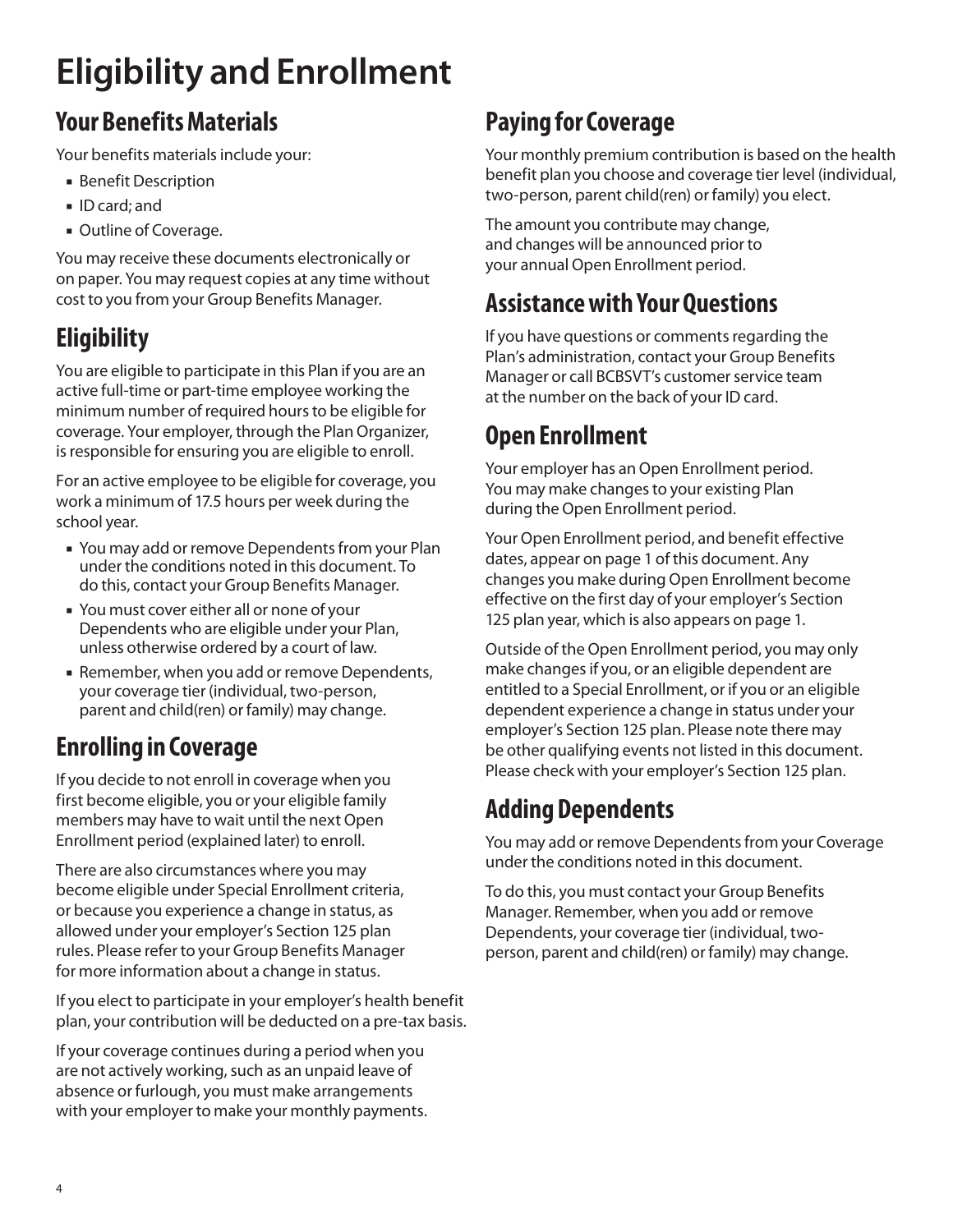## **Your Special Enrollment Rights**

Federal and state laws give eligible employees and/or their eligible dependents certain Special Enrollment Rights.

These Special Enrollment Rights allow you to change your health benefit plan enrollment during the plan year.

Special Enrollment Rights are available:

- **I** if you decline coverage under this plan for yourself or an eligible dependent while other coverage is in effect and later lose that other coverage for certain qualifying reasons, or
- qet married,
- acquire a new dependent by birth, adoption or marriage,
- have any court-ordered dependents, or
- **Lose other coverage.**

## **Special Enrollment Provisions**

### **Loss of Coverage**

If you decline enrollment for yourself or for an eligible dependent (including your spouse) while other health insurance or group health plan coverage is in effect, you may be able to enroll yourself and your dependents in this plan if you or your dependents lose eligibility for that other coverage (or if the employer stops contributing toward your or your dependents' other coverage).

However, you must request enrollment within 31 days after you or your dependents' other coverage ends (or after the employer stops contributing toward the other coverage).

### **Marriage, Birth, Adoption, or Placement for Adoption**

If you have a new dependent as a result of marriage, birth, adoption, or placement for adoption, you may be able to enroll yourself and your new dependents.

You must request enrollment within 60 days after the marriage, birth, adoption, or placement for adoption.

### **Loss of Eligibility under Medicaid or a State Children's Health Insurance Program**

If you decline enrollment for yourself or for an eligible dependent (including your spouse) while on Medicaid coverage, or coverage under a state children's health insurance program is in effect, you may be able to enroll yourself and your dependents in this plan if you or your dependents lose eligibility for that other coverage.

You must request enrollment within 60 days after you or your dependents' coverage ends under Medicaid or a state children's health insurance program.

### **Eligibility for Medicaid or a State Children's Health Insurance Program**

If you or your dependents (including your spouse) become eligible for a state premium assistance subsidy from Medicaid or through a state children's health insurance program with respect to coverage under this plan, you may be able to enroll yourself and your dependents in this plan. You must request enrollment within 60 days after your or your dependents' determination of eligibility for such assistance.

### **About Special Enrollment Rights**

#### **Permitted Changes**

When you are eligible to enroll as a result of a Special Enrollment opportunity, you may enroll in coverage and add new dependents. In addition, if you were already enrolled at the time of the Special Enrollment, you are eligible to change your plan election at that time.

Remember, when you add or remove Dependents, your coverage tier (individual, two-person, parent and child or family) may change your required contribution.

### **Adding Dependents**

#### **Marriage**

You must contact your Group Benefits Manager to add a dependent.

- If BCBSVT receives this request within 31 days of the date of marriage, your new type of membership begins the first of the month following the date of marriage.
- If BCBSVT receives your request more than 32 days after the date of your marriage, your new membership begins the first day of the month following BCBSVT's receipt of your request.
- If you fail to add your new Dependents within 60 days, you must wait until an Open Enrollment date to do so.

#### **Birth or Adoption**

The Plan automatically Covers your Child for 60 days after:

- birth;
- legal placement for adoption (if it occurs prior to adoption finalization); or
- legal adoption (when placement occurs when the adoption finalizes).

Your newborn will be subject to their own Cost-Sharing for Covered services beginning on their date of birth, whether or not you add your newborn to coverage permanently. You must contact your Group Benefits Manager to enroll a newborn or adopted Dependent in Plan coverage beyond the initial 60 days. (See section about "Special Enrollment Rights").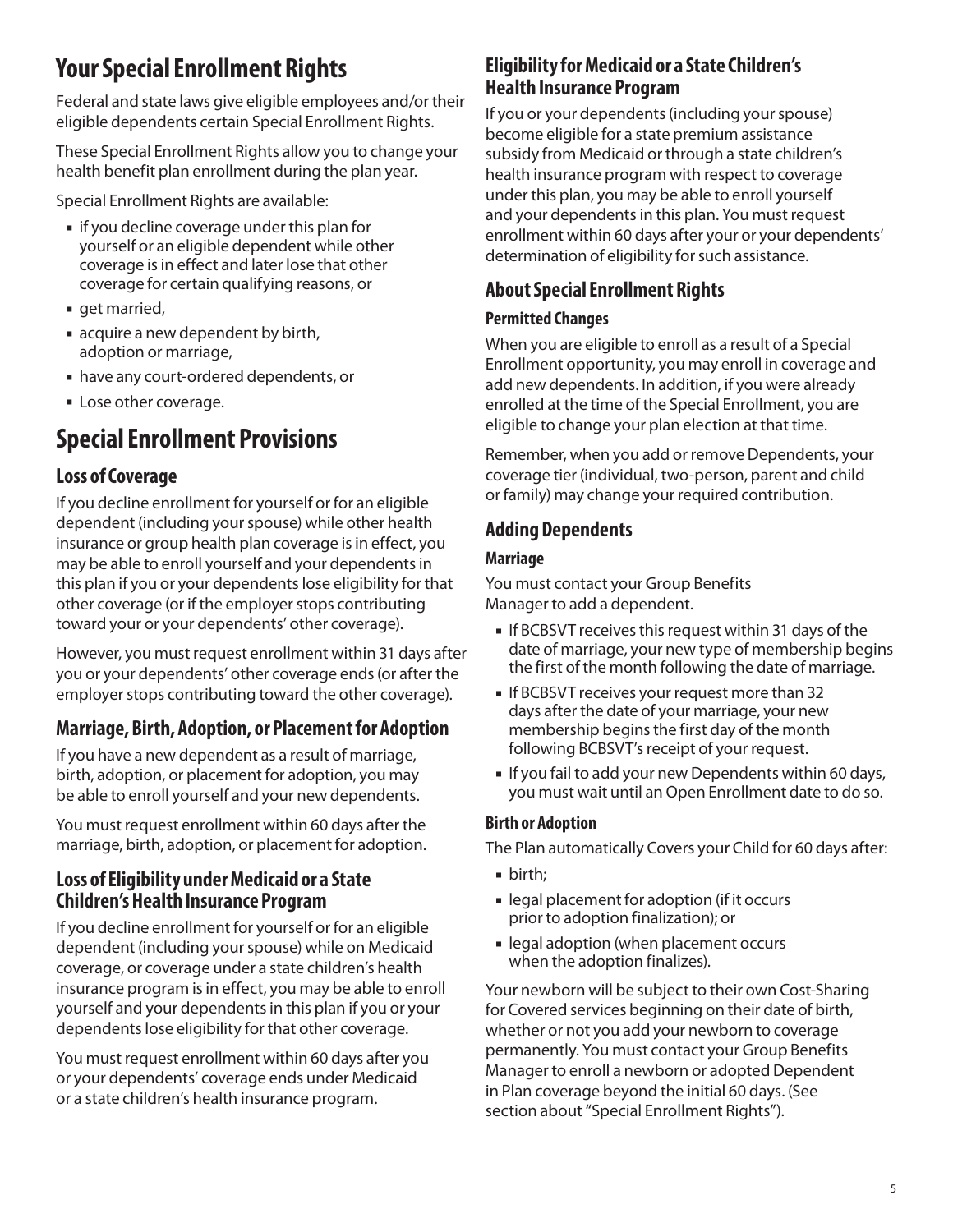BCBSVT must receive your request for adding a dependent Child to continue benefits for the Child past 60 days. If BCBSVT receives your request within 60 days:

- the Child's effective date is retroactive to the date of birth, placement for adoption or adoption; and
- the new type of membership begins 60 days following birth, placement for adoption or adoption.

#### **Medical Child Support Orders**

If your employer receives an administrative order or court order requiring the Plan to enroll one or more of your dependents, the Plan will provide benefits as required by any qualified medical child support order ("QMCSO").

Your employer has established detailed procedures for determining whether an order qualifies as a QMCSO. Participants' spouses and beneficiaries can obtain, without charge, a copy of these procedures from your Group Benefits Manager.

The effective date of coverage will be three days after BCBSVT receives the administrative order or court order. If the administrative order or court order specifies an alternative effective date, BCBSVT will use the court-ordered date.

#### **Adult Dependent Due to Disability**

To continue coverage for an Adult Dependent Due to Disability over age 26, the Dependent's disability must begin before the date the Dependent reaches age 26 and the Dependent must be enrolled for coverage under the Plan before reaching age 26.

You must obtain the necessary forms to apply for coverage. Please contact your Group Benefits Manager to obtain the appropriate forms. BCBSVT must receive the following:

- a subscriber request for coverage for an adult dependent due to disability ; and
- a medical certification for coverage for an adult dependent due to disability, completed by the adult dependent's primary health care provider or attending specialist.

BCBSVT's medical director must review this information and determine the Dependent Incapacitated as defined by law before the Plan will provide coverage.

BCBSVT must receive the information within 31 days of the date the individual would lose coverage to avoid a break in coverage. If BCBSVT receives the above information, more

than 31 days after the date the individual loses coverage, he or she would no longer be an eligible Dependent and must wait until the next Open Enrollment period to enroll.

To request a Special Enrollment or to obtain more information about the plan's Special Enrollment provisions, please contact your Group Benefits Manager.

#### **Removing Ineligible Dependents**

You must promptly notify your Group Benefits Manager of any change in a dependent's continuing eligibility.

These changes in Dependent eligibility include any of the following events:

- a Dependent dies;
- a spouse/party to a marriage or Civil Union divorce or legally separate;
- a domestic partnership separates;
- a Child turns 26; or
- an adult dependent due to disability becomes capable of self-support.
- Dependents become ineligible for coverage at the end of the month after the event occurs.

#### **When Coverage Ends**

In general, your Plan coverage will end for you and your Dependents at the end of the month:

- **in which your employment ends (including death);**
- when you stop making required contributions to your Plan;
- when you or your Dependents are no longer eligible to participate in your Plan; or
- when your Plan is terminated.

You may be eligible for benefits after termination of coverage. You may also be able to continue your Plan Coverage under COBRA or Vermont Statute (see"COBRA Eligibility" on page 8 of this document).

### **Resuming Participation**

If you are rehired or if you return from a leave of absence or furlough, you may become eligible to participate in your Plan without satisfying any required employmentwaiting period. Make sure your employer is aware of your previous employment when beginning work.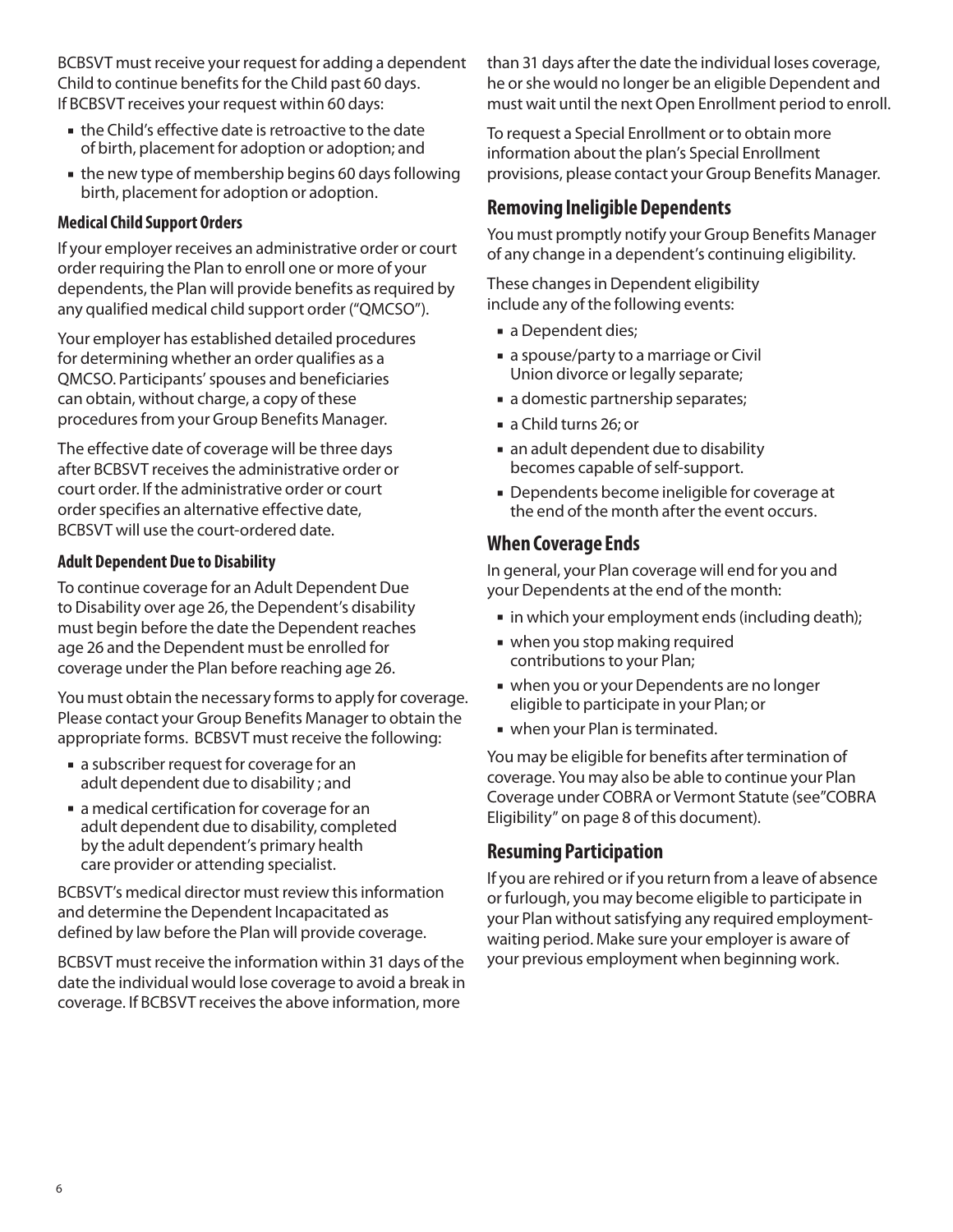## **Active Military Service**

Upon receipt of written request, BCBSVT will suspend coverage for active service military members. Your Plan will repay any subscription rates paid by someone actively serving in the military according to the proportion owed.

## **Fraud, Misrepresentation or Concealment of a Material Fact**

If you or your employer (if applicable) obtain or attempt to obtain coverage or benefits through fraud, your Plan is void. If you are disenrolled due to fraud, BCBSVT will not provide any extension of benefits after your Plan is canceled.

If you or any family member commits fraud, BCBSVT may use all remedies provided by law and in equity, including recovering from you any benefits provided, attorneys' fees, costs of suits and interest.

Warning: It is a crime punishable by fines and imprisonment under Vermont law to make a claim under this Plan that contains material false statements or hides material information.

## **Plan Reinstatement**

A canceled Plan may be reinstated solely at the discretion of your Plan and only on such terms and conditions as your Plan decides.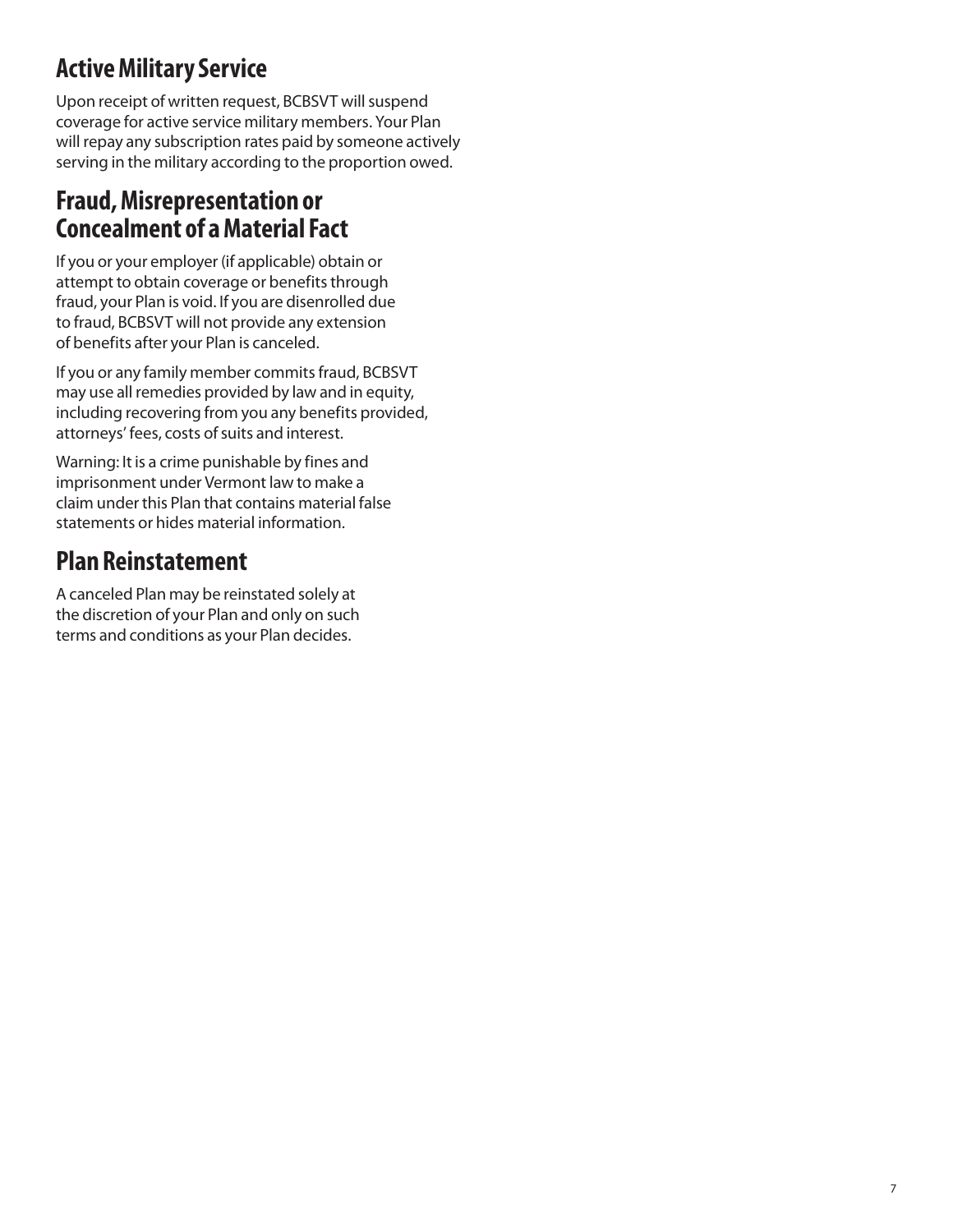# **Understanding Continuation of Coverage**

Please note the sections below are summaries of the law. Please contact your Group Benefits Manager for full details about continuation of coverage.

## **COBRA Eligibility**

If you face losing health insurance coverage, COBRA (the Consolidated Omnibus Budget Reconciliation Act of 1985) may apply.

- COBRA doesn't apply if you are fired for gross misconduct.
- COBRA requires your employer to allow you to elect to continue Plan coverage for you and/or your Dependents enrolled for Plan coverage for a certain period of time.
- You must pay for your Coverage.

If you lose coverage, your employer will send you and/ or your Dependents a Notice of COBRA Election. If you do not receive this notice, you should contact your Group Benefits Manager right away to avoid any lapse in coverage. You could lose employerprovided coverage under your Plan because you:

- quit your job;
- are laid off:
- **EXECUTE:** enter active military service;
- you are fired (other than for gross misconduct); or
- your job status changes.

In the cases above, your employer must:

- allow you (and your enrolled dependents, if any) to remain on the plan for up to 18 months; and
- must tell you of your COBRA rights when you become eligible.

To continue your Coverage, you must:

- tell your Group Benefits Manager you elect COBRA;
- do so within 60 days after one of the events above (or after your employer tells you of your COBRA rights); and
- then pay the cost of your coverage.
- You may also be charged up to 2 percent of the total cost as a service fee.

If you, or a dependent are disabled or become disabled within 60 days of the COBRA event (see event list above), you can keep coverage longer. You and your covered dependents may continue for up to 29 months. There may be a service fee. Please contact your Group Benefits Manager for details.

In other cases where your Dependents lose eligibility for plan coverage (such as divorce, a Dependent reaching the maximum age of 26 or your death), your Dependents may elect to continue coverage for up to 36 months. Please check with your Group Benefits Manager or an attorney for more information.

Note: You may have other options available to you when you lose group health coverage. Continuation with your group coverage may not be your best option. You may be eligible to buy an individual plan through Vermont Health Connect. By enrolling in coverage through Vermont Health Connect, you may qualify for lower costs on your monthly premiums and lower out-of-pocket costs. Additionally, you may qualify for a 30-day special enrollment period for another group health plan for which you are eligible (such as a spouse's plan), even if that plan generally doesn't accept late enrollees. If you choose to continue your group coverage, you may be ineligible to enroll in an individual plan through Vermont Health Connect until a new open enrollment or special enrollment period.

#### **Continuation rights do not apply if:**

- you are covered by Medicare;
- the covered employee (participant) was not covered on the date of the qualifying event;
- you are newly eligible for coverage in a group in which you were not covered before the qualifying event,
- and no preexisting condition exclusion applies; or
- you have lost your job due to misconduct as defined by law.

#### **Continuation of insurance ends when:**

- **18 months pass from the date you** would have lost coverage;
- you fail to make a timely payment of the required contribution;
- you become eligible for Medicare or another group plan; or
- your employer stops offering any group plan (if your group replaces this coverage with a similar plan, you may continue coverage under that plan).

Remember you are required to maintain minimum essential coverage beginning January 1, 2014 to avoid paying a government fee or penalty for any months you are without that coverage.

### **Conversion Rights**

When your COBRA eligibility ends, you may be eligible for non-group coverage, Medicaid or Medicare coverage. If you are eligible, you will have the opportunity to enroll in a product offered through Vermont Health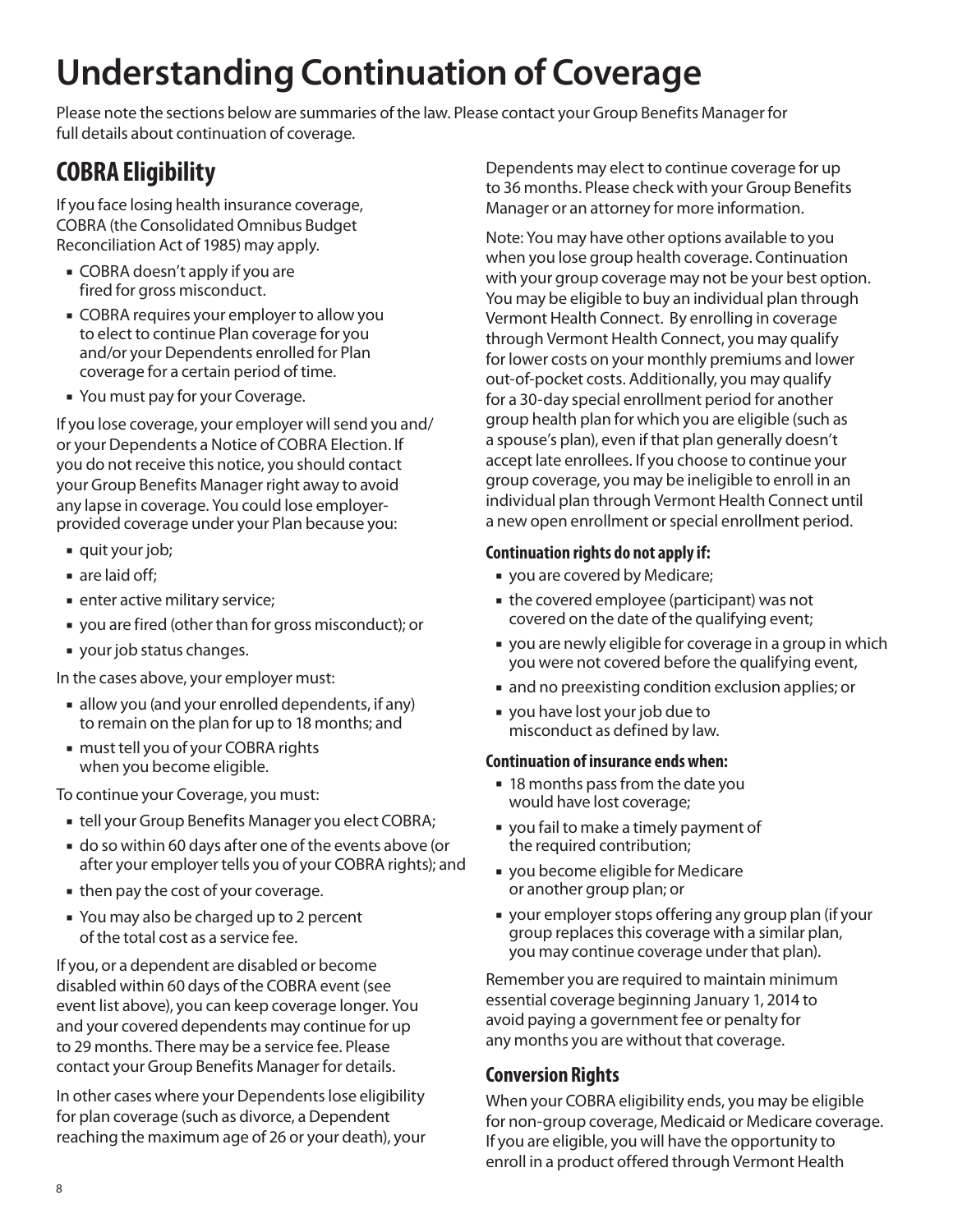Connect or directly though Blue Cross and Blue Shield of Vermont without a break in coverage. To do this, your coverage must be effective within 30 days after your COBRA enrollment terminates.

### **Continuation of Coverage for Employees in the Uniformed Services**

The Uniformed Services Employment and Reemployment Rights Act of 1994 (USERRA) guarantees certain rights to eligible employees who enter military service. Upon reinstatement, eligible employees are entitled to the seniority, rights and benefits associated with the position held at the time employment was interrupted due to military service, plus additional seniority, rights and benefits that the employee would have attained if he or she had not left employment.

You may continue your health benefit plan for a period of time by paying premiums as stated per your employer's policy or your collectively bargained agreement.

If you choose not to continue your medical coverage while on military leave, you may reinstate coverage with no waiting periods or exclusions (exception the exclusion that applies to servicerelated disabilities) when you return from leave.

In general, to be eligible for the rights guaranteed by USERRA, you must:

- Return to work on the first full, regularly scheduled work day following your leave, safe transport home, and an eight-hour rest period if you are on a military leave of less than 31 days;
- Return to or reapply for reemployment within 14 days of completion of such period of duty, if your absence from employment is from 31 to 180 days; or
- Return to or reapply for reemployment within 90 days of completion of your period of duty, if your military service lasts more than 180 days.

#### **Continuation of Coverage While on a Family and Medical Leave**

Under the Family and Medical Leave Act (FMLA), eligible employees may generally take up to 12 weeks of unpaid leave for certain family and medical situations and continue their elected medical coverage benefits during this time. If you take this unpaid leave and wish to continue your medical coverage under the Plan, you may be billed directly on a monthly basis, at the same amount applicable before the unpaid leave began.

If you are eligible, you can take up to 12 weeks of unpaid leave in a 12-month period for the following reasons:

- For the birth and care of your newborn child or a child that is placed with you for adoption or foster care;
- To care for a Spouse, child, or parent who has a serious health condition; or

The number of weeks of unpaid leave available to you for family and medical reasons may vary based on the applicable state law requirements.

### **Rescission of Coverage for Failure to Provide Accurate and Current Information**

Coverage under the Plan may be retroactively canceled or terminated (Rescinded) if a Covered individual acts fraudulently or intentionally makes material misrepresentations of fact. It is your responsibility to provide accurate information and to make accurate and truthful statements, including information and statements regarding family status, age, relationships, etc. It is also your responsibility to update previously provided information and statements. Failure to do so may result in individuals being canceled, and such cancellation may be retroactive.

A determination by the Plan that a Rescission is warranted will be considered an Adverse Benefit Determination for purposes of review and appeal. A Covered individual whose coverage is being Rescinded will be provided a 30-day notice period as required under Health Care Reform and regulatory guidance. Claims incurred after the retroactive date of termination will not be processed and/ or paid under the Plan. Claims incurred after the retroactive date of termination that were paid under the Plan will be treated as incorrectly paid Claims under this Plan and the benefits paid are subject to recovery by the Plan.

For your own serious health condition.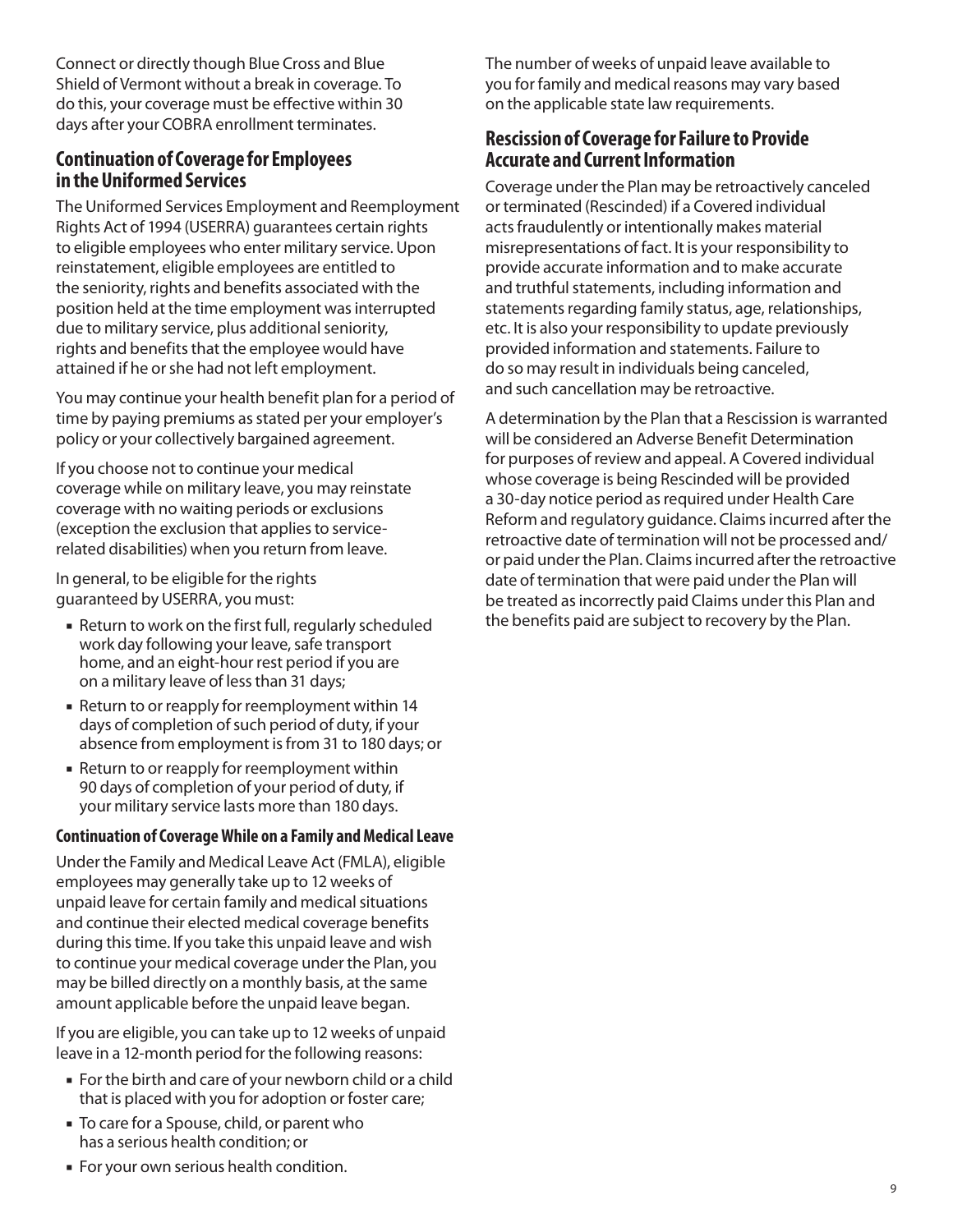# **Information about Domestic Partner Coverage**

Please see page 1 of this document to verify if your employer covers domestic partnerships. If your employer covers domestic partners the following provisions apply:

## **Enrollment Eligibility for Domestic Partners**

Domestic Partners (and their Dependents) are eligible to enroll during:

- the initial enrollment period; or
- **Open Enrollment**

To enroll an eligible Domestic Partner, you (employee) and the Domestic Partner must:

- complete and sign a Statement of Domestic Partnership. You may obtain these forms from your Group Benefits Manger.
- find a notary public to witness the signature of this document.
- provide the following documentation in support of the Statement of Domestic Partnership:
	- proof of common residence; and
	- proof of financial interdependence, e.g., joint bank accounts or credit cards, executed powers of attorney, listing of your Domestic Partner as a beneficiary on your insurance policy and/or designated signatures on safety deposit boxes.

### **Effective Date of Coverage for Domestic Partners**

The effective date of coverage of an eligible Domestic Partner and any initially eligible Dependents of the Domestic Partner will be as follows:

- When this Plan replaces a prior carrier, if the prior carrier already had Domestic Partnership coverage and a partner qualified for coverage under the prior plan's Domestic Partnership policy, coverage may begin on this Plan's effective date.
- If the Plan Covers Domestic Partnership for the first time, and a partner qualifies for coverage under the new Domestic Partnership policy, coverage may begin on the Plan's effective date if BCBSVT receives a Statement of Domestic Partnership.
- When an existing Plan obtains Domestic Partnership coverage for the first time, an eligible Domestic Partner's coverage may begin the first of the month after BCBSVT receives a Statement of Domestic Partnership and an application. BCBSVT must receive this request within 30 days of when the Plan begins coverage for Domestic Partners.
- When an employee is first hired, an eligible Domestic Partner's coverage may begin on the employee's effective date if BCBSVT receives a Statement of Domestic Partnership with the employee's application.

In all other cases, an eligible Domestic Partner's coverage may begin:

- on an Open Enrollment date if BCBSVT receives a Statement of Domestic Partnership and an application form before the Open Enrollment date; or
- the first of the month following the Open Enrollment date, if the Plan receives the Statement of Domestic Partnership and application during the month in which the Open Enrollment date occurs.

### **Termination of Domestic Partnership**

When two parties no longer meet requirements for Domestic Partnership status, the Participant must complete and file an enrollment and change form to terminate the Domestic Partner. Forms are available from your Group Benefits Manager.

The Participant must mail a copy of the termination notice to the Domestic Partner within 14 days of completing the change form. Termination will be effective on the first day of the month following BCBSVT's receipt of the notice.

If a Participant cancels coverage for a Domestic Partner, he or she may not include another Domestic Partner on the Plan until nine months from the date of cancellation.

### **Vermont Statute—Continuation of Coverage for Domestic Partners**

Domestic Partners and their Dependents do not meet the definition of qualified beneficiaries under the Consolidated Omnibus Budget Reconciliation Act (COBRA); however, the Vermont Statute for Continuation of Coverage may apply. Check with your Group Benefits Manager to see if you are eligible for Vermont continuation coverage.

Please note the sections below are summaries of the law/statute. Please contact your Group Benefits Manager for full details about continuation coverage.

Vermont law requires your employer to keep you on your Plan after a civil union dissolution, or legal separation resulting in a loss of coverage for a covered employee's spouse, civil union partner or domestic partner if domestic partners are covered under your employer's plan.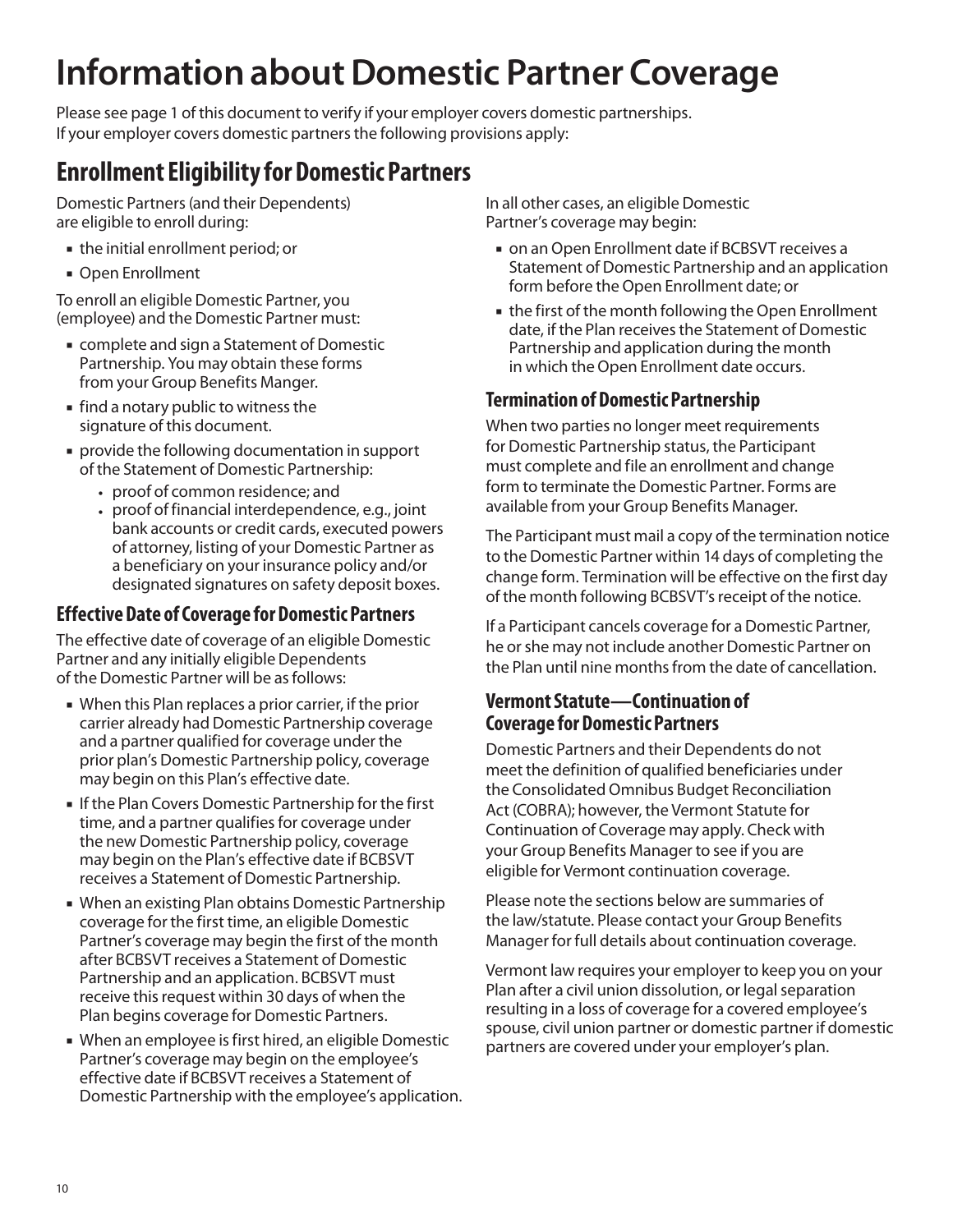Generally, Vermont continuation of coverage lasts for 18 months. Continuation of coverage could end sooner, under the following circumstances:

- **You don't pay your premiums on a timely basis**
- **Your employer ceases to maintain any** group health insurance plan
- You obtain coverage with another employer's group health insurance plan that does not contain any exclusion or limitation for pre-existing conditions
- **You become entitled to Medicare benefits.**

### NOTICE: Discrimination is against the law

Blue Cross and Blue Shield of Vermont (BCBSVT) and its affiliate The Vermont Health Plan (TVHP) comply with applicable federal and state civil rights laws and do not discriminate, exclude people or treat them differently on the basis of race, color, national origin, age, disability, gender identity or sex.

BCBSVT provides free aids and services to people with disabilities to communicate effectively with us. We provide, for example, qualified sign language interpreters and written information in other formats (e.g., large print, audio or accessible electronic format).

BCBSVT provides free language services to people whose primary language is not English. We provide, for example, qualified interpreters and information written in other languages.

If you need these services, please call (800) 247‑2583. If you would like to file a grievance because you believe that BCBSVT has failed to provide services

or discriminated on the basis of race, color, national origin, age, disability, gender identity or sex, contact:

Civil Rights Coordinator Blue Cross and Blue Shield of Vermont PO Box 186 Montpelier, VT 05601 (802) 371‑3394 TDD/TTY: (800) 535‑2227 civilrightscoordinator@bcbsvt.com

You can file a grievance by mail, or email at the contacts above. If you need assistance, our civil rights coordinator is available to help you. You can also file a civil rights complaint with the U.S. Department of Health and Human Services, Office for Civil Rights, electronically through the Office for Civil Rights Complaint Portal, available at **https://ocrportal.hhs.gov/ ocr/portal/lobby.jsf**, or by

mail or phone at:

U.S. Department of Health and Human Services Office for Civil Rights 200 Independence Avenue, SW Room 509F, HHH Building Washington, D.C. 20201 (800) 368‑1019 (800) 537‑7697 (TDD)

#### For free language-assistance services, call (800) 247-2583.  $2A$

#### ARABIC

للحصول على خدمات المساعدة اللغوية المجانية، اتصل عىل الرقم .(800) 247-2583

#### CHINESE

如需免費語言協助服務, 請致雷(800) 247-2583。

#### CUSHITE (OROMO)

Tajaajila gargaarsa afaan hiikuu kaffaltii malee argachuuf (800) 247-2583 bilbilaa.

#### FRENCH

Pour obtenir des services d'assistance linguistique gratuits, appelez le (800) 247-2583.

#### GERMAN

Kostenlose fremdsprachliche Unterstützung erhalten Sie unter (800) 247-2583.

#### ITALIAN

Per i servizi gratuiti di assistenza linguistica, chiamare il numero (800) 247-2583.

#### JAPANESE

NEPALI

無料の通訳サービスの ご利用は、(800) 247-2583ま でお電話ください。

नि:शुल्क भाषा सहायता सेवाहरूका लागि, (800) 247-2583 मा कल गर्नुहोस्।

#### **PORTUGUESE**

Para serviços gratuitos de assistência linguística, ligue para o (800) 247-2583.

#### RUSSIAN

Чтобы получить бесплатные услуги переводчика, позвоните по телефону (800) 247-2583.

#### SERBO-CROATIAN (SERBIAN)

Za besplatnu uslugu prevođenja, pozovite na broj (800) 247-2583.

#### SPANISH

Para servicios gratuitos de asistencia con el idioma, llame al (800) 247-2583.

#### TAGALOG

Para sa libreng mga serbisyo ng tulong pangwika, tumawag sa (800) 247-2583.

#### THAI

สำหรับการให้บริการความ ี่ ช่วยเหลือด้านภาษาฟรี โทร (800) 247-2583

#### VIETNAMESE

Để biết các dịch vụ hỗ trợ ngôn ngữ miễn phí, hãy gọi số (800) 247-2583.